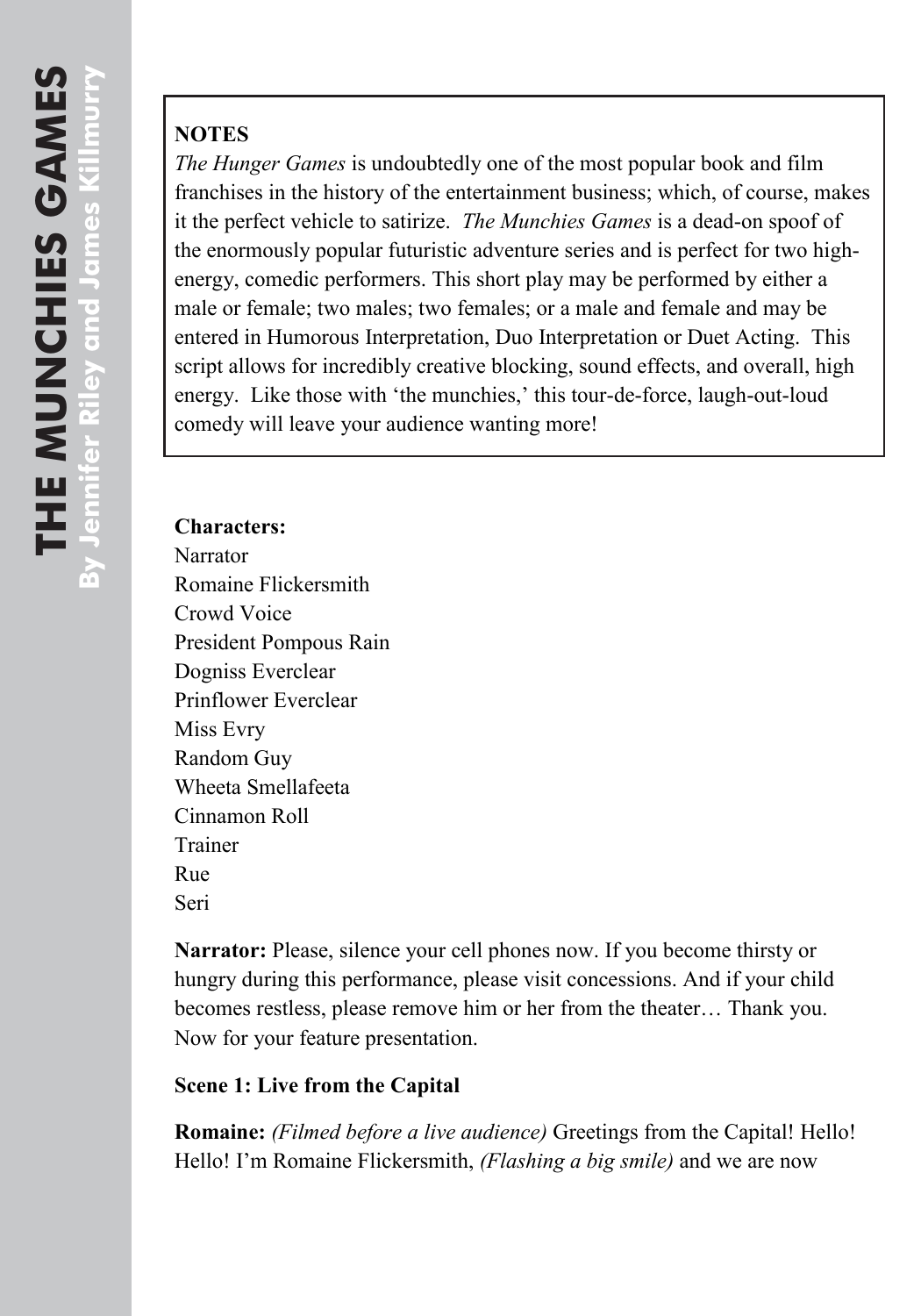broadcasting live in Technicolor. Today is April 20<sup>th</sup>, that's right, 4-20. And I know you all know what that means! It's time for the 35<sup>th</sup> Annual "The Munchies Games! " Does anyone "have the munchies? " I know you do. So let me here you scream it!

**Crowd:** *(Loud)* I"ve got the munchies!

Romaine: I can't hear you!

**Crowd:** *(Louder)* I've got the munchies, but I don't know why!

**Romaine:** No, really, I can't hear you. It's probably all the Marilyn Manson music. Plus, I've got this prompter in my ear. But moving on! I am Romaine Flickersmith, *(Flashing a giant smile)* your Master of Ceremonies and commentator. Let me introduce the man that started it all, Mr. Dystopian himself, President Pompous Rain!

**Rain:** Thank you, Romaine.

**Romaine:** President Rain, remind our audience why we have "The Munchies Games. "

**Rain:** Well, Romaine, from the Treaty of Versace and Aeropostle, to atone for the districts uprising against the Capital, each district shall offer up one mal e and one female to be tributes to fight to the death in a televised public arena battle for our entertainment. Only one can come out alive! The victims, I mean tributes, shall be selected by a very advanced, high-tech system we call "drawing names" out of a hat. We call this spectacular event "The Munchies Games," because we couldn"t think of anything else. Besides, "The Hunger Games" was already copyrighted.

**Romaine:** Cool. Now let's cut to the reaping in Area 12 happening now. But first a word from our sponsors.

## **Scene 2: Area 12**

**Dogniss:** Prin? Where are you , little duck? We have to get ready for the reaping, little sister.

**Prinflower:** Dogniss, I'm scared!

**Dogniss:** Look, your name is not in the hat that many times... You won't get picked.

**Evry:** *(Entering the Stage)* Greetings Area 12! I"m Miss Evry . Let me b e the first to welcome you to our annual "The Munchies Games" reaping. And always remember: May the odds be NEVER in your favor. Now, let's get